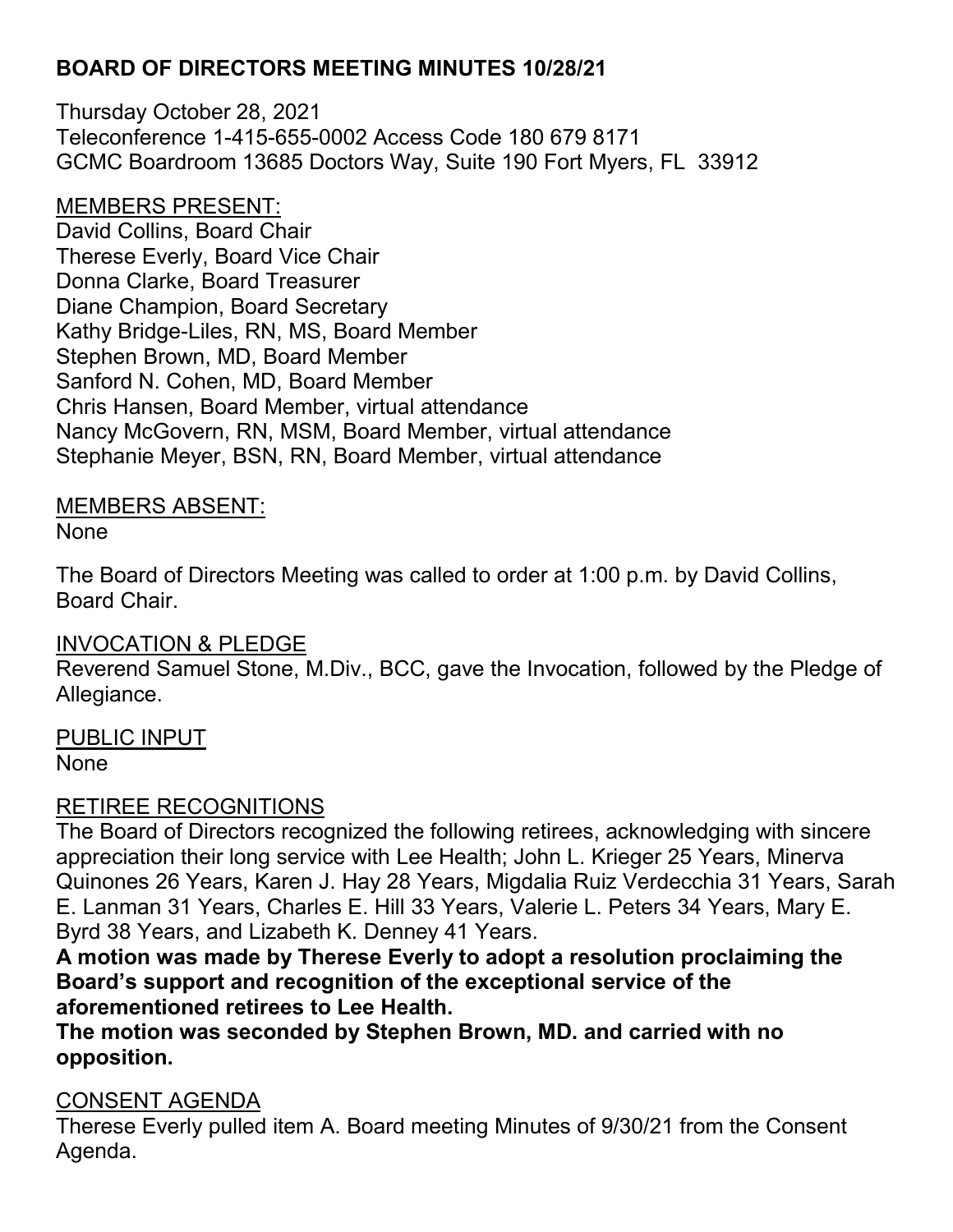### **A motion was made by Dr. Stephen Brown, MD. to approve the Consent Agenda consisting of:**

#### **B. Medical Staff Credentialing The motion was seconded by Donna Clarke and carried with no opposition. Stephanie Meyer recused herself from the vote for the Medical Staff Credentialing.**

Therese Everly requested, her Board Members report item, in the minutes of 9/30/21 on the consent agenda, read "Therese Everly requested that Board Counsel/Governance Committee review the Board policy with regard to public input for non-agenda items, to increase the public's access to provide input to the board."

### **A motion was made by Therese Everly to Approve the Consent Agenda consisting of:**

#### **A. Board meeting Minutes of 9/30/21 as read.**

## **The motion was seconded by Diane Champion and carried with no opposition.**

#### PRESIDENT'S REPORT

Larry Antonucci, MD. President/CEO presented an update on COVID 19 and vaccine mandates. Other topics included Biomedical advances, internal medicine residency program, employee engagement survey, the future of health policy symposium and four challenging trends. Discussion ensued.

## PHYSICIAN LEADERSHIP COUNCIL UPDATE

Dr. Tim Dougherty, PLC Chairman presented his first update to the Board as Chair of the PLC. His report included system Readmission update, COVID Surge Update including vaccine booster recommendations, masking study effectiveness in school aged children and current vaccination efforts underway for both influenza and COVID. He also updated the Board on capacity planning and Medical information technology. Discussion ensued.

## COMMITTEES SUMMARIES AND RECOMMENDATIONS

Therese Everly, Quality, Safety & Patient Experience Committee Chair, presented an Executive Summary of the committee meeting held on October 15, 2021.

Sanford Cohen, MD, Chair of the Governance Committee presented an Executive Summary of the committee meeting held on October 4, 2021. Discussion ensued.

#### **A motion was made by Therese Everly to approve the Governance consent agenda consisting of:**

- **a. Board Policy 10.53 Electronic Tablets (Revised)**
- **b. Community Health Improvement Committee Charter (Revised)**
- **c. Board Policy 10.58 Board Member Committee Assignment Process (Revised)**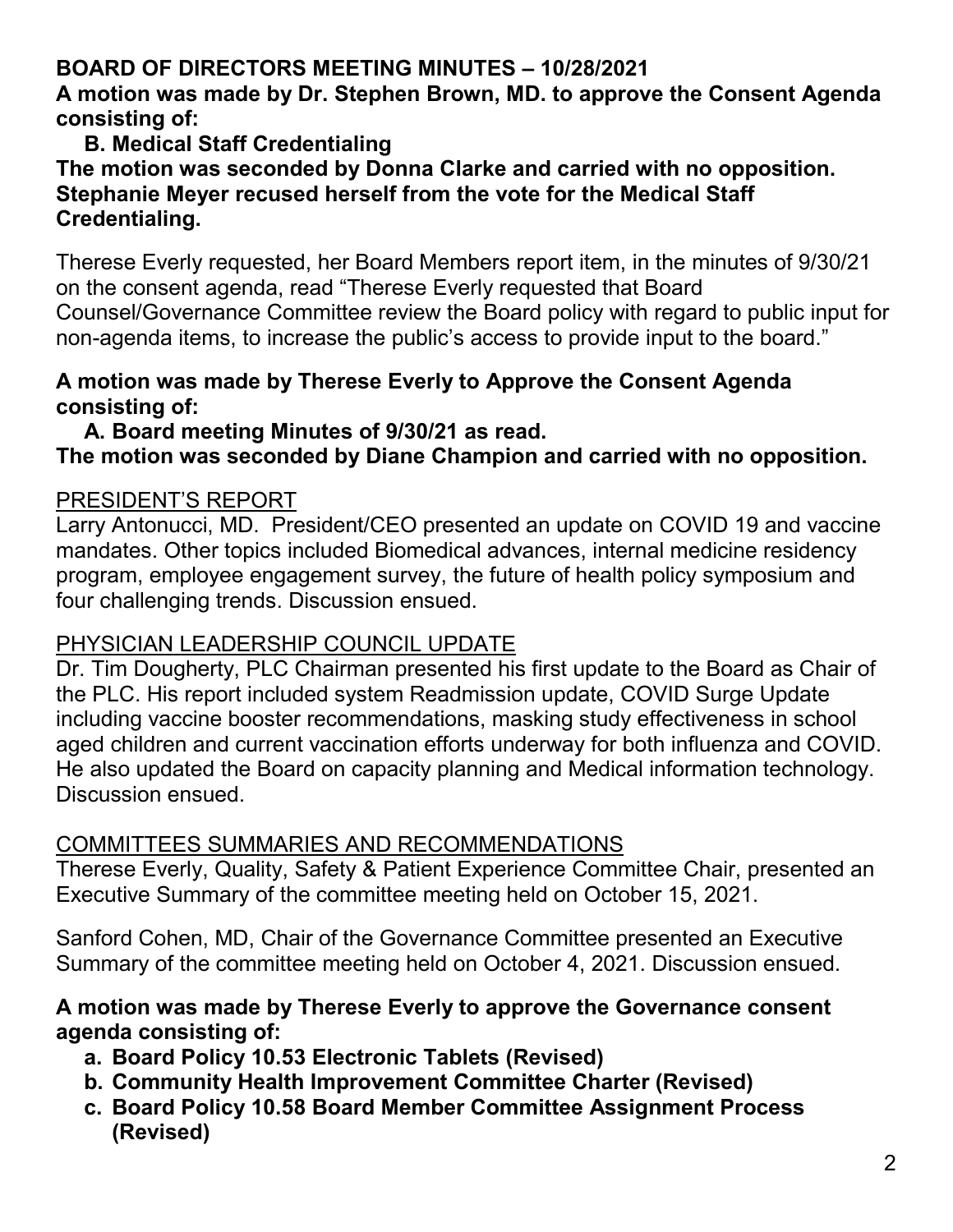- **d. Board and Committee Meeting Calendar 2022**
- **e. Audit Committee Community Member Appointment.**

**The motion was seconded by Diane Champion and carried with no opposition. Due to a technology issue Chris Hansen was not present for the vote.**

**A motion was made by Stephen Brown, M.D., to approve the President/CEO Short Term Incentive Plan for FY2022 as presented and authorization, upon final legal review and approval, for the Chairman of the Board for LMHS to execute the FY2022 Short Term Incentive Plan. The motion was seconded by Donna Clarke.**

Lengthy discussion ensued.

**A motion was made by Therese Everly to amend the proposed motion to replace the patient experience metric, which was the combined Lee Health system average (inpatient weighted 30% and outpatient weighted 70%), with two patient experience metrics, an inpatient metric (weighted at 50%) and an outpatient metric (weighted at 50%), and threshold, target and stretch goals consistent with the 3, 4 & 5-star measures, like last year. The motion as amended was seconded by Chris Hansen. The motion as amended failed with Stephen Brown, MD., Donna Clarke, Nancy McGovern, Sanford Cohen, MD, David Collins, Diane Champion, Kathy Bridge-Liles and Stephanie Myers opposed.**

**David Collins restated the original motion and the motion carried with Therese Everly and Chris Hansen opposed.**

**A motion was made by Donna Clarke to approve a Long Term Incentive Plan for FY2022-FY2025 and authorization, upon final legal review and approval, for the Chairman of the Board for LMHS to execute the FY2022-FY2025 Long Term Incentive Plan. The motion was seconded by Diane Champion.**

Lengthy discussion ensued.

Therese Everly asked if the Long Term Incentive Proposal could be tabled to allow for full Board consideration of the four (4) year commitment. George Knott, Deputy Board Counsel, reminded the Board members that the contract required the Board to approve a Long Term Incentive Plan prior to 12-1-2021. A formal motion to table the Long Term Incentive Proposal was not made. Donna Clarke called the question on the pending motion to approve a Long Term Incentive Plan for FY2022-FY2025. A roll call vote on calling the question was approved with Therese Everly, David Collins, Chris Hansen and Stephanie Meyer opposed.

**David Collins restated the original motion and the motion carried with Therese Everly and Chris Hansen opposed.**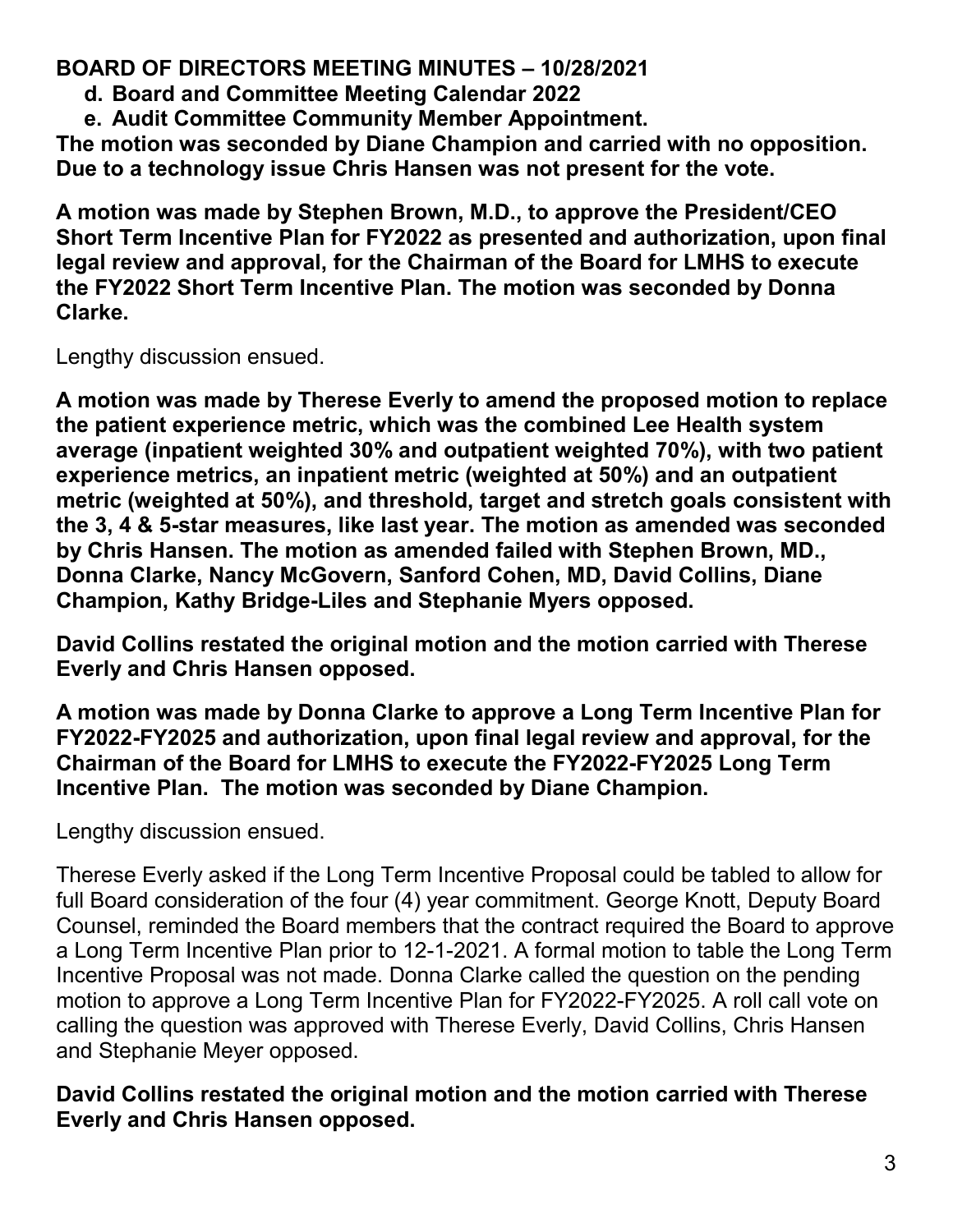RECOGNITION OF CITY OF FORT MYERS

David Collins Board Chair read a resolution expressing great appreciation to the Mayor and City Council of Fort Myers, Florida for their collaboration in delivering healthcare services to the citizens and residents of Fort Myers.

### **A motion was made by Stephen Brown, MD. to approve the adoption of the resolution of appreciation as read into the record. The motion was seconded by Diane Champion and carried with no opposition.**

# RFQ PROPOSAL –COLONIAL

Donna Clarke, Board Treasurer thanked Mayor Anderson and Mr. Lawing, City Manager. She presented them an engraved recognition vase and copy of the Lee Health Resolution. Ben Spence, Chief Financial Officer presented materials to the Board members requesting the Board to approve moving forward with the Colonial Campus.

**A motion was made by Donna Clarke to approve, in accordance with Board policies 20.15E and 20.16 H to proceed with public announcements for the following professional services for the Colonial Campus located at 4453 Challenger Blvd. Ft. Myers, FL 33966:**

**1) Architectural Led Professional Services**

**2) Pre-construction services and construction management at risk services with a guaranteed maximum price**

**Building commissioning authority. The motion was seconded by Nancy McGovern and carried with no opposition.**

Meeting recessed at 3:34 pm

Meeting reconvened 3:50 pm

## GULF COAST MEDICAL CENTER-ZONING AMMENDMENT

Ben Spence Chief Financial Officer presented materials to the Board members. Discussion ensued.

**A motion was made by Therese Everly to approve proceeding with the planned development amendment for hospital and accessory uses and infrastructure to be located on 18-acre parcel of land fronting Metro Parkway in Fort Myers, FL. (STRAP 28-44-22-00-00028.0020) through amendment to the Metro Medical Park zoning resolution (z-04-037 as amended). The motion was seconded by Donna Clarke and carried with no opposition.**

# LEGISLATIVE UPDATE

Michael Nachef, VP Government Relations provided a legislative update to the Board members. Topics included: Covid-19 Vaccine Mandate Update, Federal Rulemaking